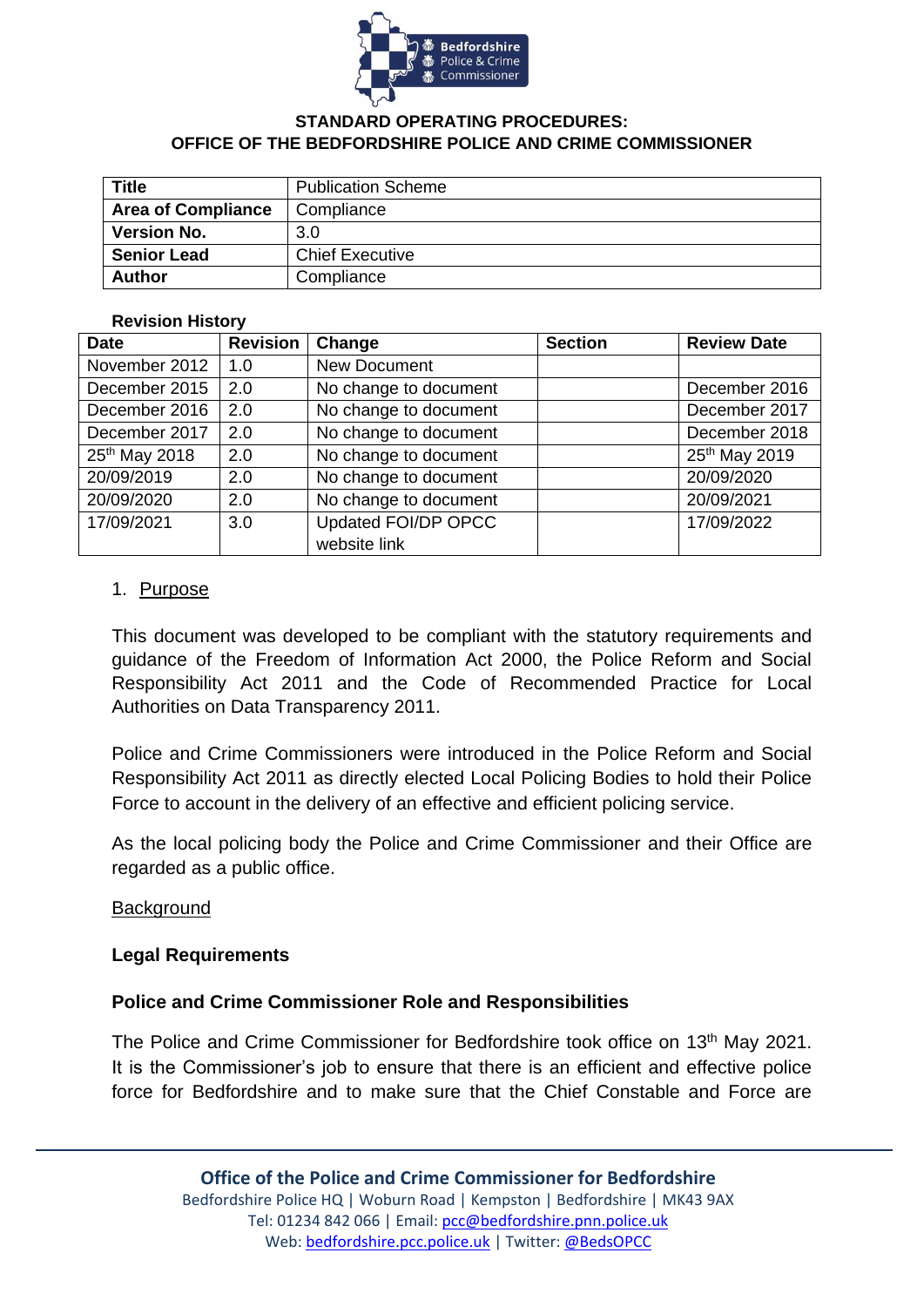

accountable to the public in carrying out their responsibilities and serving our communities.

The Commissioner engages with the public and communities in Bedfordshire and holds the Chief Constable to account for the delivery of policing, sets and updates a police and crime plan, sets the Force budget and council tax precept and appoints and, where necessary, dismisses the Chief Constable.

It might help the public to know that police operations are the responsibility of the Chief Constable and Force and information on individuals is more likely to be held by the Police than the Commissioner. The Police and Crime Commissioner cannot influence any operational policing decisions.

#### **The Freedom of Information Act 2000**

The Freedom of Information Act 2000 (FOIA) provides rights of public access to information held by public authorities. The FOIA requires all public authorities to have a publication scheme.

The Elected Local Policing Bodies (Specified Information) Order 2011 of the Police Reform and Social Responsibility Act 2011 sets out statutory requirements for the publication of specific information by the Office of the Police and Crime Commissioner.

The Code of Recommended Practice for Local Authorities on Data Transparency 2011 sets out key principles for authorities to create greater transparency and enhance accountability through the publication of public data.

This Publication Scheme has been developed to be compliant with the statutory requirements and guidance of the Freedom of Information Act 2000, the Police Reform and Social Responsibility Act 2011 and the Code of Recommended Practice for Local Authorities on Data Transparency 2011.

#### **Model Publication Scheme**

The Office of the Police and Crime Commissioner for Bedfordshire has adopted the Model Publication Scheme of the Information Commissioner's Office (ICO) as set out below and incorporated all specific information requirements of the Police Reform and Social Responsibility Act 2011 and the Code of Recommended Practice for Local Authorities on Data Transparency 2011, thus providing compliance to all statutory requirements regarding the publication of information at the time of implementation.

#### **Information Commissioner – Model Publication Scheme**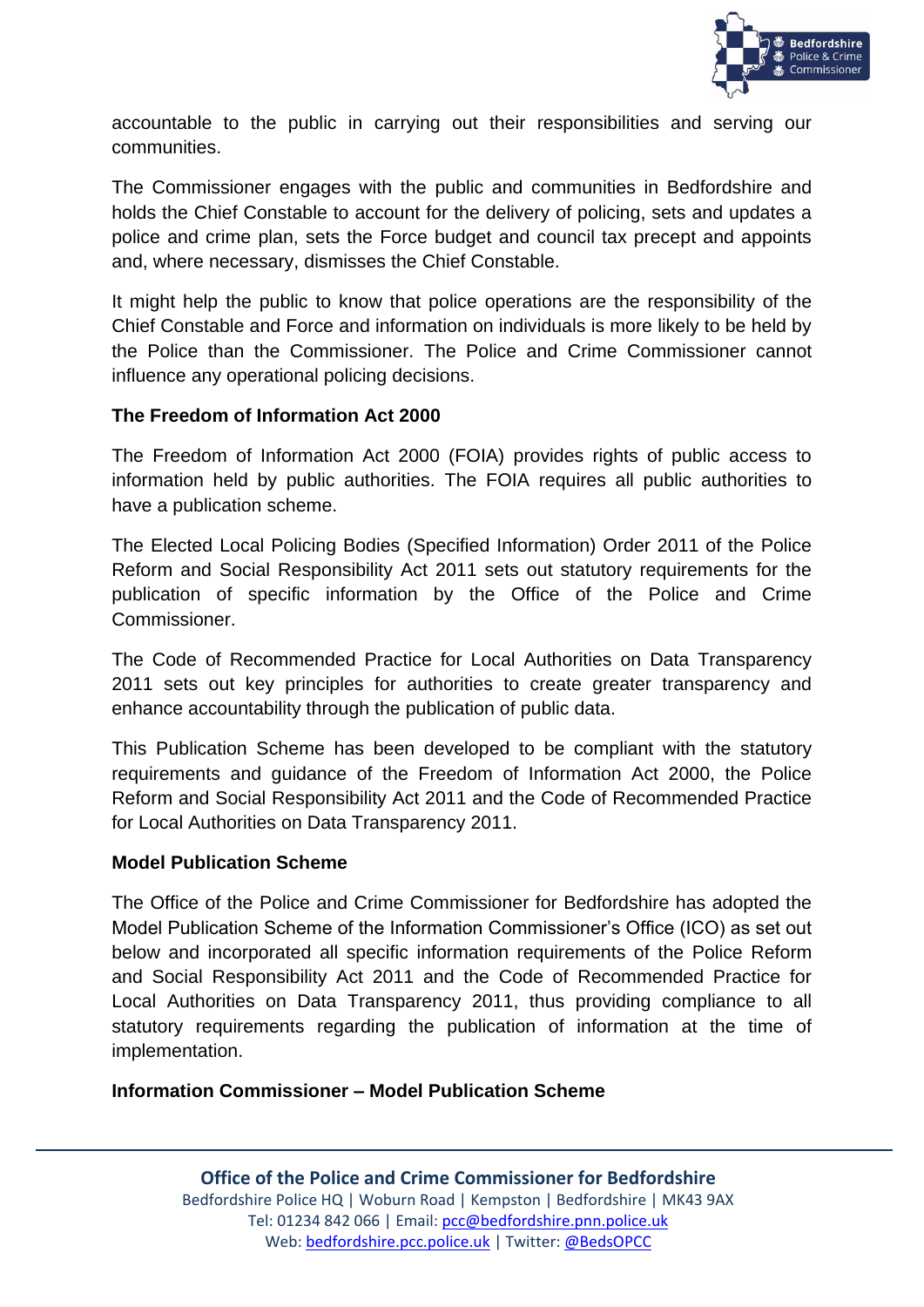

This model publication scheme has been prepared and approved by the Information Commissioner. It may be adopted without modification by any public office without further approval and will be valid until further notice.

This publication scheme commits an office to make information available to the public as part of its normal business activities. The information covered is included in the classes of information mentioned below, where this information is held by the office. Additional assistance is provided to the definition of these classes in sector specific guidance manuals issued by the Information Commissioner.

The scheme commits an office:

- To proactively publish or otherwise make available as a matter of routine, information, including environmental information, which is held by the authority and falls within the classifications below.
- To specify the information which is held by the authority and falls within the classifications below.
- To proactively publish or otherwise make available as a matter of routine, information in line with the statements contained within this scheme.
- To produce and publish the methods by which the specific information is made routinely available so that it can be easily identified and accessed by members of the public.
- To review and update on a regular basis the information the authority makes available under this scheme.
- To produce a schedule of any fees charged for access to information which is made proactively available.
- To make this publication scheme available to the public.
- To publish any dataset held by the authority that has been requested, and any updated versions it holds, unless the authority is satisfied that it is not appropriate to do so; to publish the dataset, where reasonably practicable, in an electronic form that is capable of re-use; and, if any information in the dataset is a relevant copyright work and the public authority is the only owner, to make the information available for re-use under the terms of the Re-use of Public Sector Information Regulations 2015, if they apply, and otherwise under the terms of the Freedom of Information Act section 19. The term 'dataset' is defined in section 11(5) of the Freedom of Information Act. The term 'relevant copyright work' is defined in section 19(8) of that Act.

## **Classes of Information**

• **Who we are and what we do.**

Organisational information, locations and contacts, constitutional and legal governance.

## • **What we spend and how we spend it.**

Financial information relating to projected and actual income and expenditure, tendering, procurement and contracts.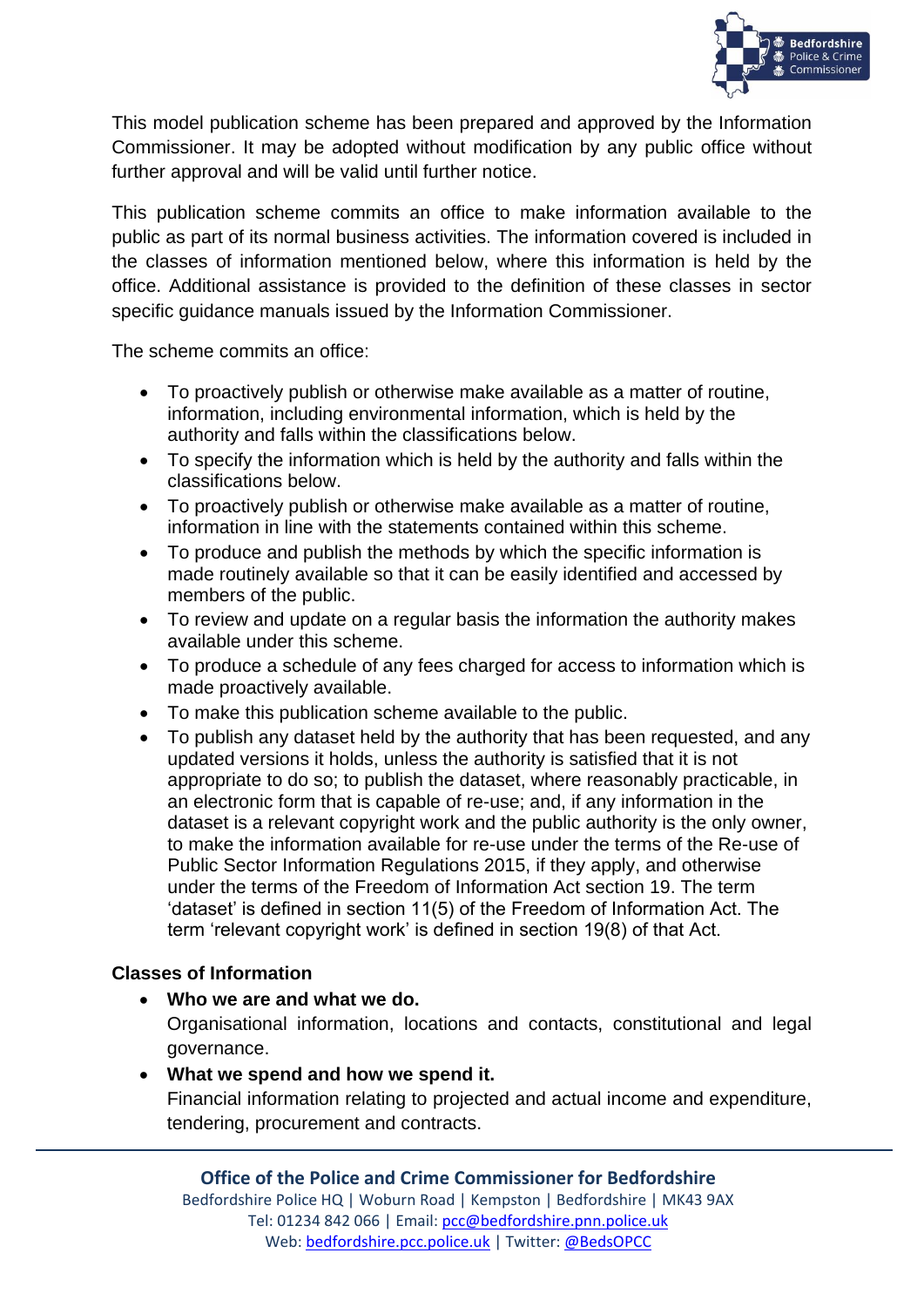

• **What our priorities are and how we are doing.**

Strategy and performance information, plans, assessments, inspections and reviews.

- **How we make decisions** Policy proposals and decisions. Decision making processes, internal criteria and procedures, consultations.
- **Our policies and procedures.** Current written protocols for delivering our functions and responsibilities
- **Lists and Registers.** Information held in registers required by law and other lists and registers relating to the functions of the office.
- **The Services we Offer**. Advice and guidance, booklets and leaflets, transactions and media releases. A description of the services offered.

The classes of information will not generally include:

- Information the disclosure of which is prevented by law, or exempt under the Freedom of Information Act, or is otherwise properly considered to be protected from disclosure.
- Information in draft form.
- Information that is no longer readily available as it is contained in files that have been placed in archive storage, or is difficult to access for similar reasons.

# **The method by which information published under this scheme will be made available**

The office will indicate clearly to the public what information is covered by this scheme and how it can be obtained.

Where it is within the capability of a public office, information will be provided on a website. Where it is impracticable to make information available on a website or when an individual does not wish to access the information by the website, a public office will indicate how information can be obtained by other means and provide it by those means.

In exceptional circumstances some information may be available only by viewing in person. Where this manner is specified, contact details will be provided. An appointment to view the information will be arranged within a reasonable timescale.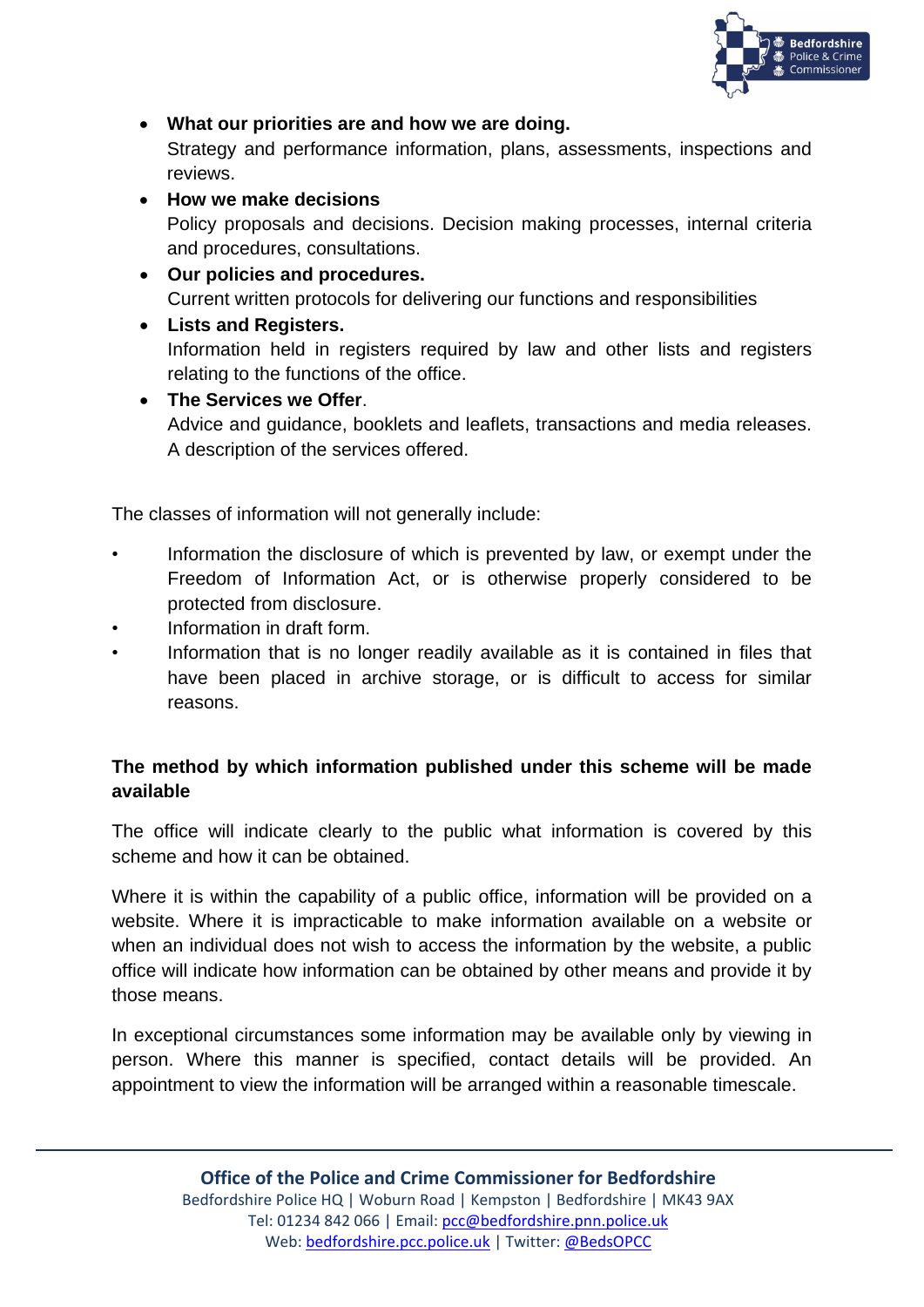

Information will be provided in the language in which it is held or in such other language that is legally required. Where an office is legally required to translate any information, it will do so.

Obligations under disability and discrimination legislation and any other legislation to provide information in other forms and formats will be adhered to when providing information in accordance with this scheme.

## **Charges which may be made for Information published under this scheme**

The purpose of this scheme is to make the maximum amount of information readily available at minimum inconvenience and cost to the public. Charges made by the office for routinely published material will be justified and transparent and kept to a minimum.

Material which is published and accessed on a website will be provided free of charge.

Charges **may** be made for information subject to a charging regime specified by Parliament.

Charges may be made for actual disbursements incurred such as:

- photocopying
- postage and packaging
- the costs directly incurred as a result of viewing information

Charges may also be made for information provided under this scheme where they are legally authorised, they are in all the circumstances, including the general principles of the right of access to information held by public authorities, justified and are in accordance with a published schedule or schedules of fees which is readily available to the public.

Charges may also be made for making datasets (or parts of datasets) that are relevant copyright works available for re-use. These charges will be in accordance with the terms of the Re-use of Public Sector Information Regulations 2015, where they apply, or with regulations made under section 11B of the Freedom of Information Act, or with other statutory powers of the public authority.

If a charge is to be made, confirmation of the payment due will be given before the information is provided. Payment may be requested prior to provision of the information.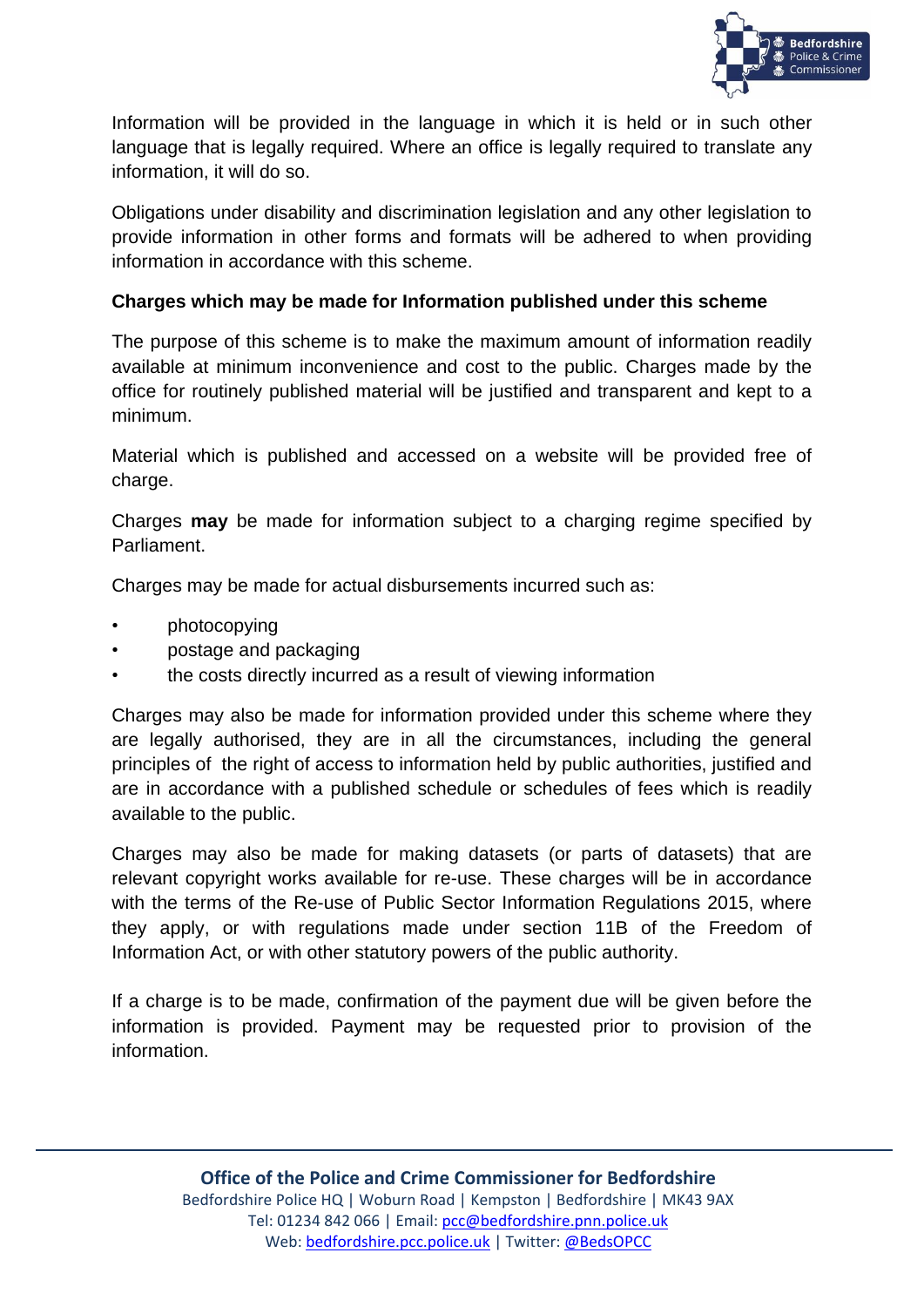

## **Written Requests**

Information held by a public office that is not published under this scheme can be requested in writing, when its provision will be considered in accordance with the provisions of the Freedom of Information Act.

This policy applies to all permanent, temporary, and contracted staff working at the Office of the Bedfordshire Police & Crime Commissioner (OPCC).

The Publication Scheme will be monitored by the Chief Executive/Compliance Officer to ensure full adherence to the policy at all times, and to incorporate changes via the Information commissioner [\(www.ico.org.uk\)](http://www.ico.org.uk/).

## **Policy**

The Office of the Police and Crime Commissioner for Bedfordshire will publish all required information on its website at [www.bedfordshire.pcc.police.uk](http://www.bedfordshire.pcc.police.uk/)

A Monitoring Plan, listing all statutory required information for publication with timeframes and location is attached to this document.

Our website contains a copy of the Publication Scheme at: [www.bedfordshire.pcc.police.uk.](http://www.bedfordshire.pcc.police.uk/) If there is no access to the website, the Office will provide a single copy free of charge.

#### **Charging for Publications**

All listed information will be available on the website.

Free of charge on website: There is no charge made by us, although the user will, of course, have to meet any charges made by their Internet service provider and/or telephone service as well as any personal costs for printing, photocopying etc. For those without access to the Internet, we will provide a single printout of an individual publication, as shown on the website, free of charge from the above contact address.

Chargeable on website: Requests for multiple copies of publications or multiple printouts from our website or for copies of archived material no longer available on the website will attract a charge. The cost will be 10p per printed sheet plus postage. We will let you know the cost when we receive your request. The charge will be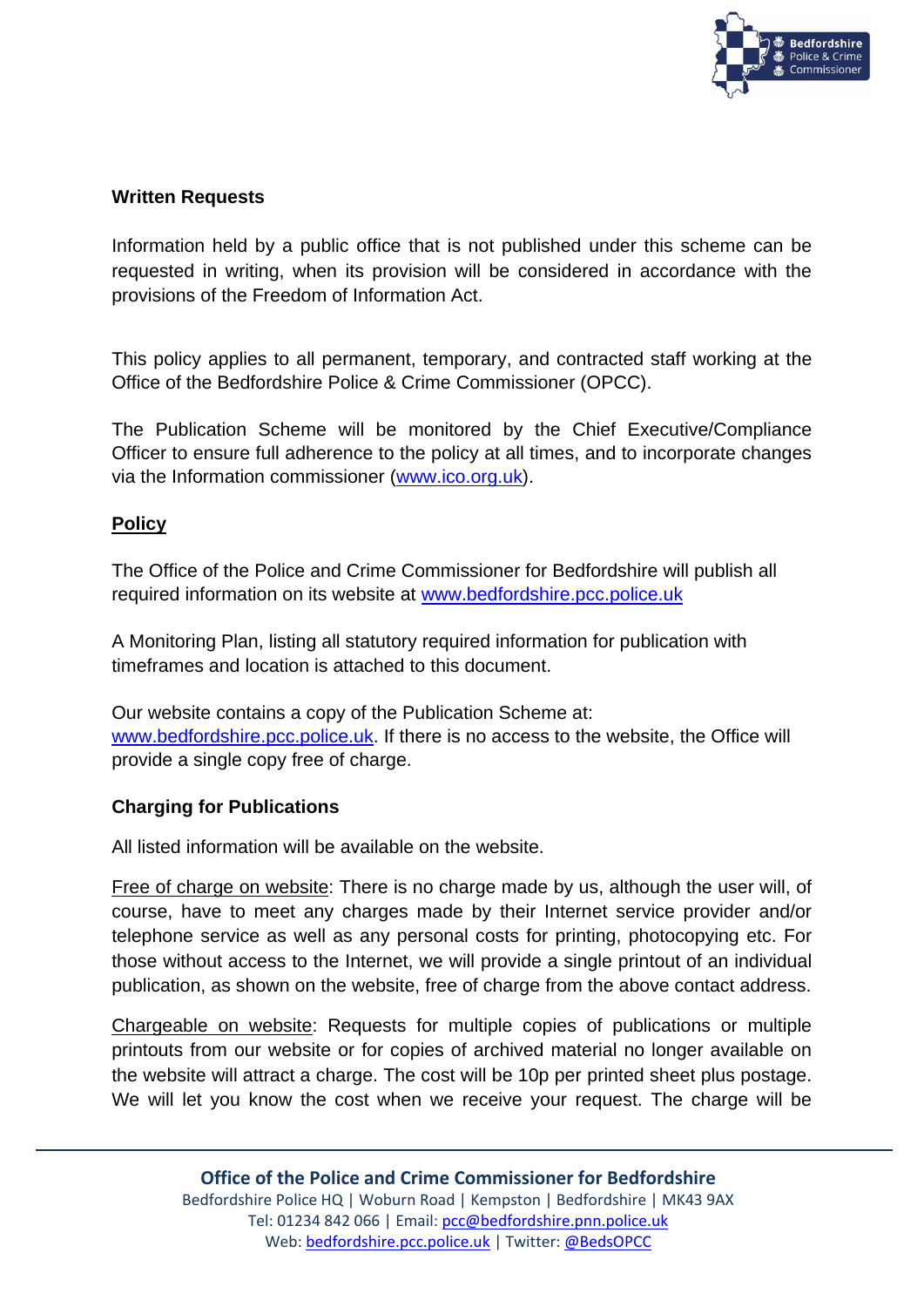

payable in advance. Where the information is available via the website but a valueadded service is requested using that information, a charge will be made.

Free of charge hard copy: Indicates a leaflet, booklet or periodical which is published by the Office of the Police and Crime Commissioner for Bedfordshire, still current and available, without charge.

Chargeable hard copy: Indicates a bound paper copy or other product as shown in our publication list. Where a charge applies, the cost and the reasons for levying such a charge will be made known to you. Any charge will be payable in advance.

## **Complaints about the Publication Scheme**

If you think we have not supplied information in accordance with our Scheme, then you should write, in the first instance, to:

## **Chief Executive Office of the Police and Crime Commissioner for Bedfordshire Police HQ, Woburn Road Kempston MK43 9AX Telephone: 01234 842064 E-mail: [pcc@bedfordshire.pnn.police.uk](mailto:pcc@bedfordshire.pnn.police.uk)**

We aim to deal with your complaint within 20 working days. If you are dissatisfied with the response you can ask for the matter to be internally reviewed. We aim to complete an internal review and respond to you within 20 working days.

If, after the internal review, you remain dissatisfied then you can complain to the Information Commissioner:

> **Information Commissioner Wycliffe House Water Lane Wilmslow, Cheshire SK9 5AF**

#### **Review of the Bedfordshire Publication Scheme**

We will review and update our publication scheme biannually or in accordance with any new national guidance or legislation.

## **Copyright**

**Office of the Police and Crime Commissioner for Bedfordshire** Bedfordshire Police HQ | Woburn Road | Kempston | Bedfordshire | MK43 9AX Tel: 01234 842 066 | Email: [pcc@bedfordshire.pnn.police.uk](mailto:pcc@bedfordshire.pnn.police.uk) Web: [bedfordshire.pcc.police.uk](http://www.bedfordshire.pcc.police.uk/) | Twitter: [@BedsOPCC](https://twitter.com/BedsPCC)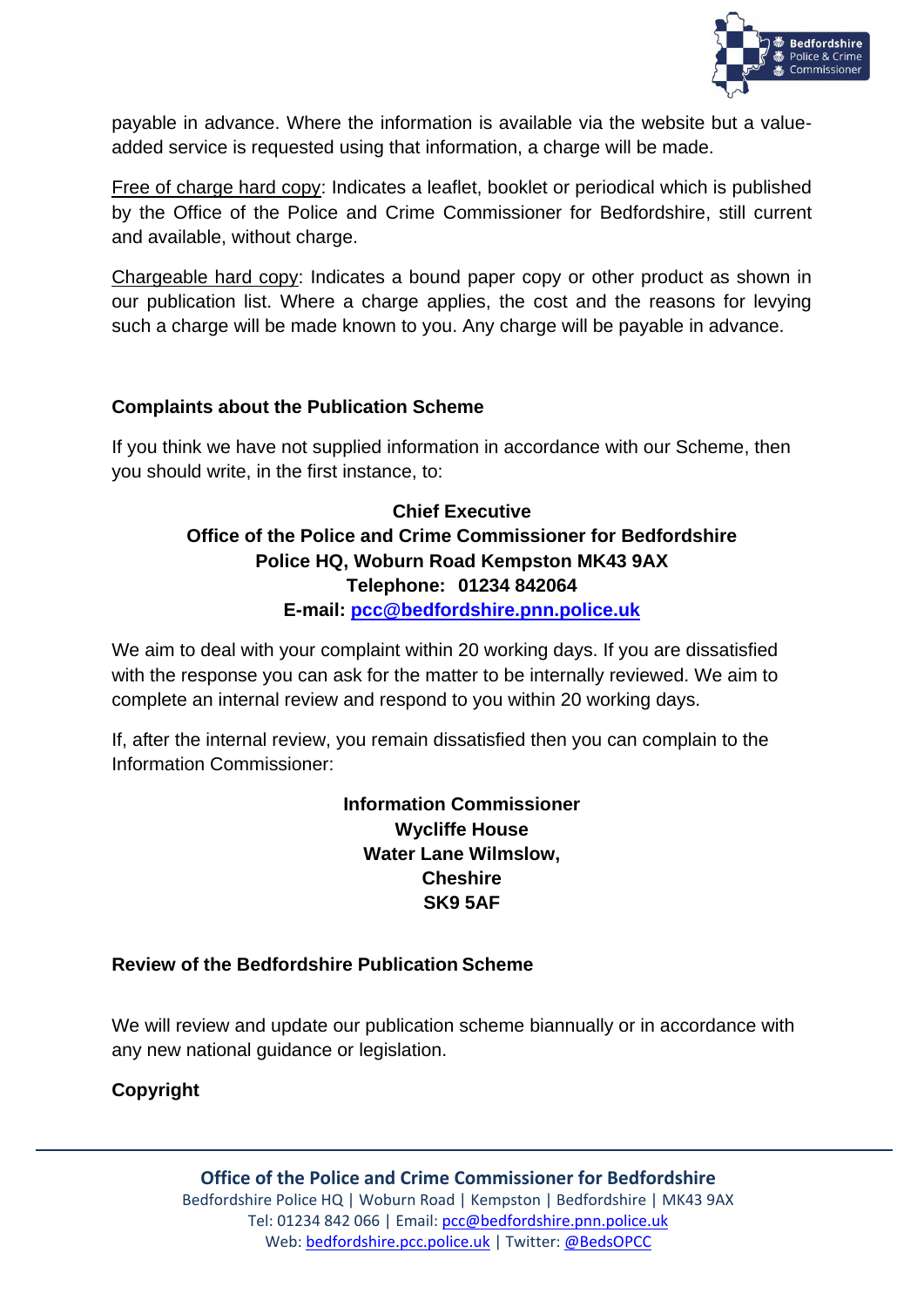

Different bodies might own the copyright of material

## **Copyright Material of the Office of the Police and Crime Commissioner**

For material where we own the copyright, it can be reproduced free of charge in any format or medium for research, private study or for internal circulation within an organisation. This is subject to the material being reproduced accurately and not being used in a misleading context. Where material is being republished or copied to others, the source of the material must be identified and our copyright acknowledged. The Office of the Police and Crime Commissioner for Bedfordshire logo is also copyrighted and may not be reproduced other than as it appears on copied material.

## **Other Copyrighted Material**

Some material we include in our Scheme may be the copyright of a third party. Our rights to hold and use such material do not extend to others. You must obtain authorisation from the copyright holder(s) concerned if you wish to copy or reproduce such material. This requires the consent of the Police and Crime Commissioner.

#### **Requests for Personal Information – Please click on the following link:**

#### <https://www.bedfordshire.pcc.police.uk/foi-data-protection-gdpr/>

Under the Data Protection Act 2018, you already have a statutory right to have access to personal data we hold about you on computer or in a structured manual file (i.e. on paper). You also have the right to expect us, as the data controller, to ensure that data is:

- processed fairly and lawfully
- obtained for specific and lawful purposes
- adequate, relevant and not excessive
- accurate and where necessary kept up to date
- not kept for longer than is necessary
- processed in accordance with the rights of the data subject
- kept secure
- not transferred abroad unless to countries with adequate data protection laws.

## **Information where the Office of the Police and Crime Commissioner for Bedfordshire is the Data Controller**

Where we are the data controller, you are entitled to be told whether we hold data about you, and if we do: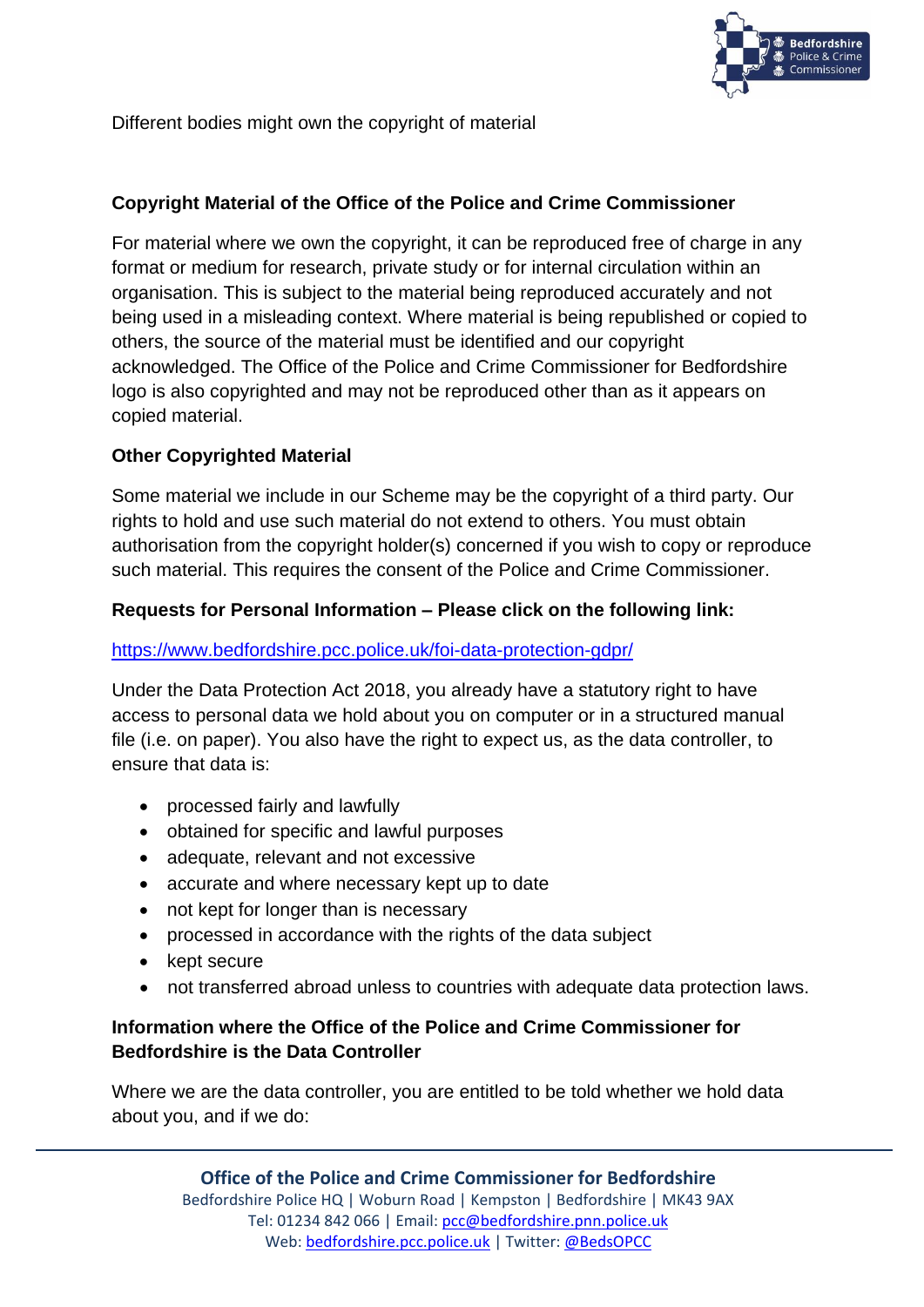

- to be given a description of the data in question
- to be told for what purposes the data is processed
- to be told the recipients, or classes of recipients, to whom the data is or may be disclosed

You are also entitled to a copy of the information with any unintelligible terms, acronyms or codes explained. You will also be given any information available to us on the source of the data. The data will be in its latest form. Unless there is any exemptions which need to be applied.

If you consider that a request by you for access to your personal data has not been dealt with properly, you may:

Contact the Information Commissioner, who is appointed to consider such complaints at:

## **Office of the Information Commissioner Wycliffe House Water Lane Wilmslow, Cheshire SK9 5AF**

# **<https://ico.org.uk/>**

The Information Commissioner is empowered to assess whether there has been a failure to comply with the 2018 Act. The Commissioner can issue enforcement proceedings if satisfied that there has been a contravention of the data protection act.

## **Information where the Office of the Police and Crime Commissioner for Bedfordshire is not the "Data Controller"**

In many cases, it is the Police and not the Office of the Police and Crime Commissioner that hold personal information. The Police National Computer includes information on prosecutions, convictions and cautions. Chief Officers of Police are the "data controllers" for this information and not Bedfordshire OPCC.

Police forces provide a form to simplify the exercise of your subject access rights to PNC information. In the case of Bedfordshire Police you should contact: -

> **Data Protection Officer: Information Governance Unit Bedfordshire Police HQ Woburn Road Kempston**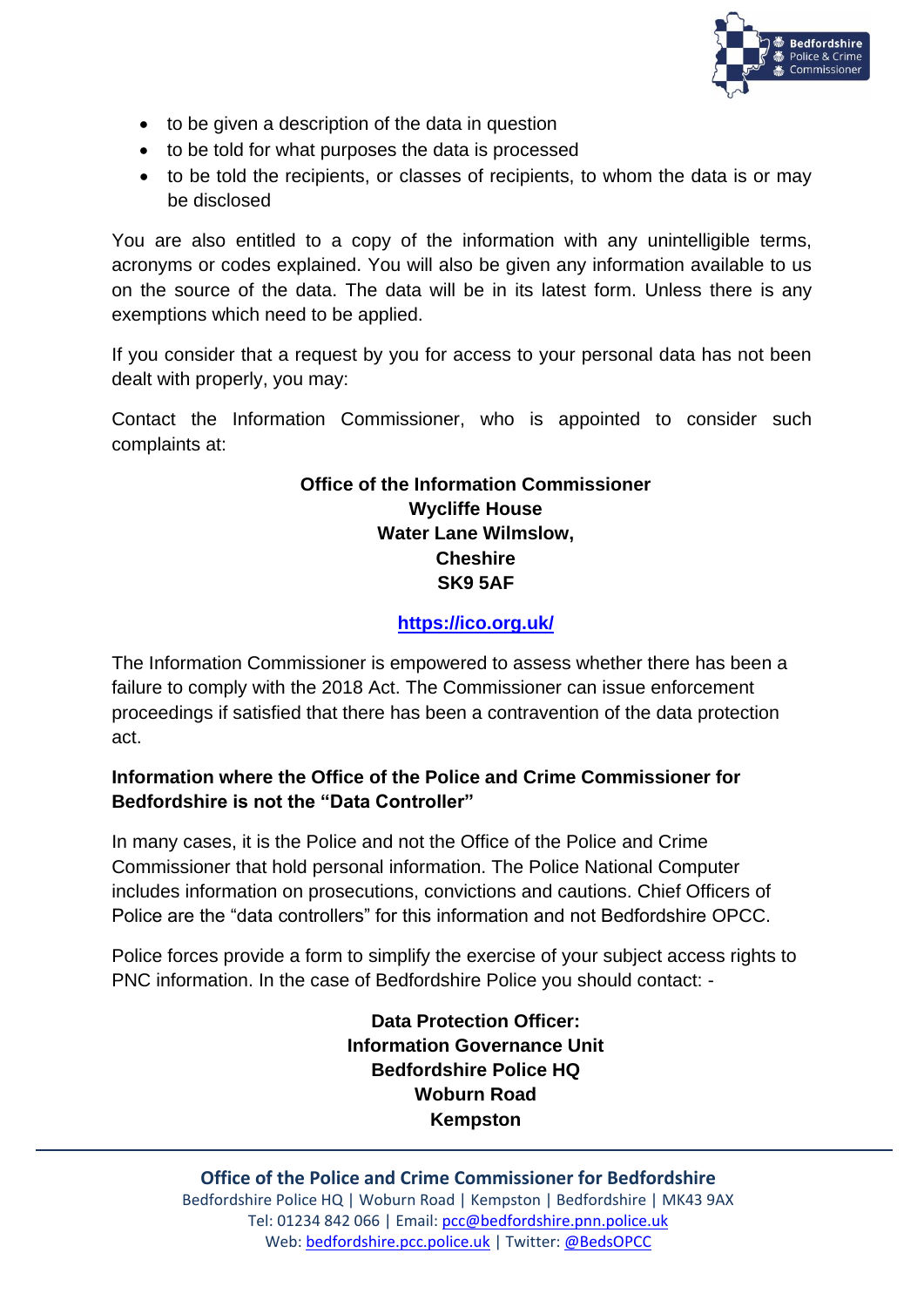

# **Bedfordshire MK43 9AX**

**Email: [DataProtection@bedfordshire.pnn.police.uk](mailto:DataProtection@bedfordshire.pnn.police.uk)**

Requests under the Environmental Information Regulations

If you wish to make a request for information under the Environmental Information Regulations (EIR), you should write to:

# **Chief Executive Office of the Police and Crime Commissioner for Bedfordshire Woburn Road Kempston MK43 9AX Tel: 01234 842064 Email: [pcc@bedfordshire.pnn.police.uk](mailto:pcc@bedfordshire.pnn.police.uk)**

The Chief Executive has overall responsibility for this Publication Scheme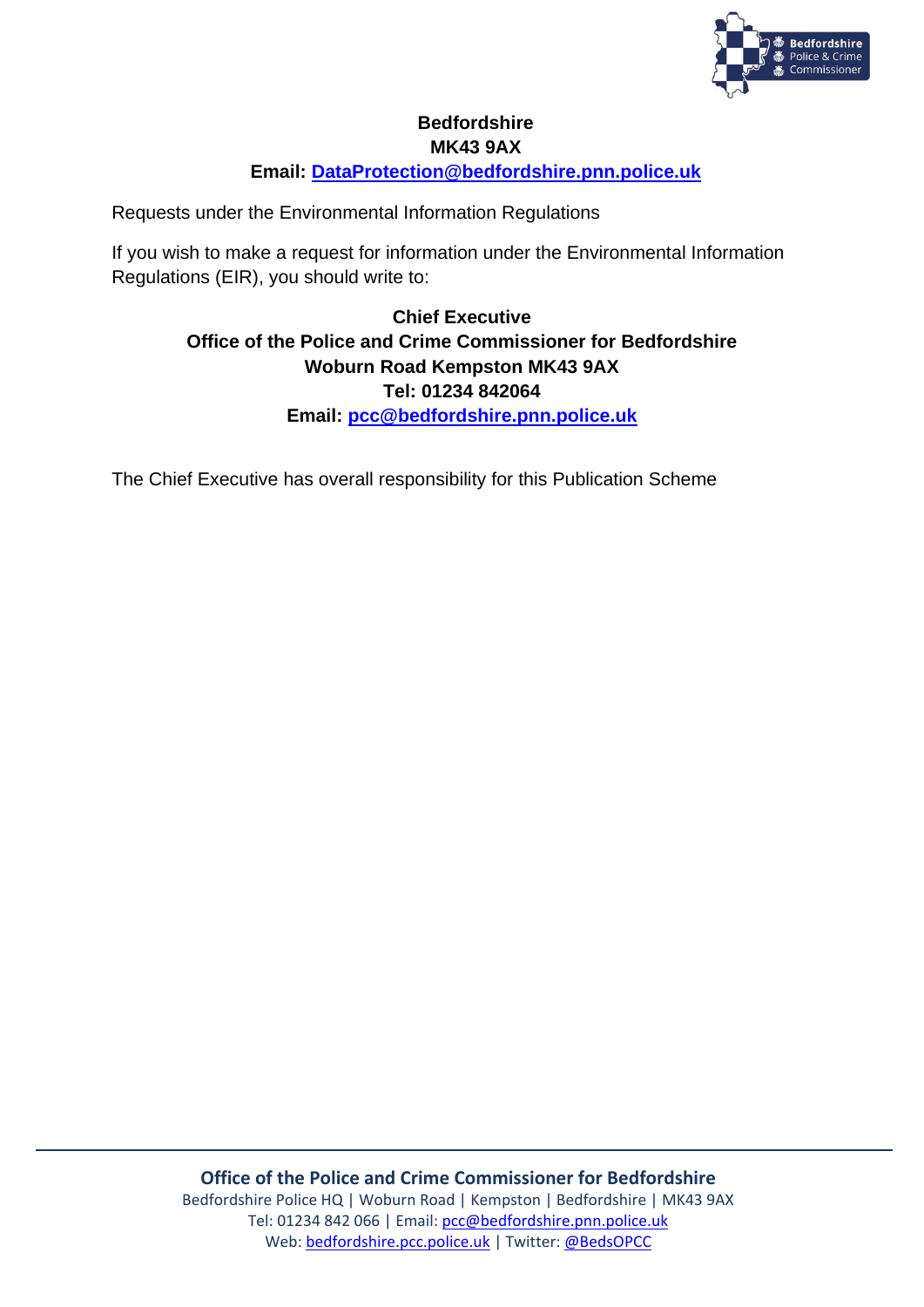

| <b>No</b>      | FOI Act 2000 Requirement                                                                                                                                                                                                                           | <b>Description</b>                                     | <b>ELPB</b> (Specified                                              | COP 2011 Data                    | Location        |  |
|----------------|----------------------------------------------------------------------------------------------------------------------------------------------------------------------------------------------------------------------------------------------------|--------------------------------------------------------|---------------------------------------------------------------------|----------------------------------|-----------------|--|
|                |                                                                                                                                                                                                                                                    |                                                        | Information) Order 2011 <sup>i</sup>                                | <b>Transparency</b>              | of              |  |
|                |                                                                                                                                                                                                                                                    |                                                        |                                                                     |                                  | informati<br>on |  |
| $\mathbf{1}$   | Who we are and what we do                                                                                                                                                                                                                          |                                                        |                                                                     |                                  |                 |  |
|                | Organisational information, structures, locations and contacts.                                                                                                                                                                                    |                                                        |                                                                     |                                  |                 |  |
| 1.1            | Information to be published as soon as practicable and available for current year<br>Structure of the Local Policing                                                                                                                               | Names of PCC and Deputy                                | Name of each relevant officer                                       | $\checkmark$                     | PCC             |  |
|                | Body                                                                                                                                                                                                                                               | PCC (if any) and any                                   | 1(a) and salary of each                                             |                                  | Website         |  |
|                |                                                                                                                                                                                                                                                    | council or other body                                  | relevant officer 1(c)                                               |                                  |                 |  |
|                |                                                                                                                                                                                                                                                    | represented. Any sub-                                  |                                                                     |                                  |                 |  |
|                |                                                                                                                                                                                                                                                    | committee structure.                                   |                                                                     |                                  |                 |  |
| 1.2            | Staff structure of the Local                                                                                                                                                                                                                       | Basic staff structure or                               | Number of staff 2(a); details of                                    | ✓                                | PCC             |  |
|                | Policing Body                                                                                                                                                                                                                                      | other details indicating                               | gender, ethnicity and disability                                    | Organisational                   | Website         |  |
|                |                                                                                                                                                                                                                                                    | administrative support of<br>OPCC.                     | 2(b) ; organisational chart 2(c)<br>and job title, responsibilities | chart, senior<br>staff salaries, |                 |  |
|                |                                                                                                                                                                                                                                                    |                                                        | and salary of senior                                                | 'pay multiple'                   |                 |  |
|                |                                                                                                                                                                                                                                                    |                                                        | employees <sup>1</sup> 2(d)                                         |                                  |                 |  |
| $1.3$          | Contact information                                                                                                                                                                                                                                | Contact details, preferably                            | Address for each relevant                                           | $\checkmark$                     | PCC             |  |
|                |                                                                                                                                                                                                                                                    | by reference to name.                                  | officer 1(b)                                                        |                                  | Website         |  |
| 1.4            | Geographical area of operation                                                                                                                                                                                                                     |                                                        |                                                                     | ✓                                | PCC             |  |
|                |                                                                                                                                                                                                                                                    |                                                        |                                                                     |                                  | Website         |  |
| 1.5            | General outline of<br>responsibilities                                                                                                                                                                                                             |                                                        |                                                                     | ✓                                | PCC             |  |
|                |                                                                                                                                                                                                                                                    |                                                        |                                                                     |                                  | Website         |  |
| 1.6            | Appointment of independent                                                                                                                                                                                                                         |                                                        | Information on operation of the                                     | ✓                                | PCC             |  |
|                | custody visitors                                                                                                                                                                                                                                   |                                                        | arrangements (ICV Scheme)<br>made under section 51 of the           |                                  | Website         |  |
|                |                                                                                                                                                                                                                                                    |                                                        | Police reform Act 2002 Section                                      |                                  |                 |  |
|                |                                                                                                                                                                                                                                                    |                                                        | 8                                                                   |                                  |                 |  |
| $\overline{2}$ | What we spend and how we spend it                                                                                                                                                                                                                  |                                                        |                                                                     |                                  |                 |  |
|                | Financial information relating to projected and actual income and expenditure, procurement, contracts and financial audit.<br>Information to be published as soon as practicable and be available for the current and previous two financial years |                                                        |                                                                     |                                  |                 |  |
| 2.1            | Summary of revenue budget                                                                                                                                                                                                                          |                                                        | Total budget 3(a); Proposed                                         | ✓                                | <b>PCC</b>      |  |
|                | estimates of the Local Policing                                                                                                                                                                                                                    |                                                        | expenditure 3(d)                                                    |                                  | Website         |  |
| 2.2            | Body itself<br>Annual statement of the Local                                                                                                                                                                                                       |                                                        | <b>Annual Investment Strategy</b>                                   | ✓                                | PCC             |  |
|                | Policing Body's accounts                                                                                                                                                                                                                           |                                                        | 3(e)                                                                |                                  | Website         |  |
| 2.3            | Budget set for the Police Force                                                                                                                                                                                                                    |                                                        |                                                                     |                                  | <b>PCC</b>      |  |
|                |                                                                                                                                                                                                                                                    |                                                        |                                                                     |                                  | Website         |  |
| 2.4            | Expenses and allowances paid                                                                                                                                                                                                                       | Details of the allowances                              | 1(d) Required quarterly                                             | $\checkmark$                     | <b>PCC</b>      |  |
|                | to or incurred by the Local<br>Policing Body and senior                                                                                                                                                                                            | and expenses that can be<br>claimed or incurred. Total |                                                                     |                                  | Website         |  |
|                | employed staff                                                                                                                                                                                                                                     | of the allowances and                                  |                                                                     |                                  |                 |  |
|                |                                                                                                                                                                                                                                                    | expenses incurred by                                   |                                                                     |                                  |                 |  |
|                |                                                                                                                                                                                                                                                    | categories(travel,                                     |                                                                     |                                  |                 |  |
|                |                                                                                                                                                                                                                                                    | subsistence and<br>accommodation)                      |                                                                     |                                  |                 |  |
| 2.5            | Annual audit letter                                                                                                                                                                                                                                |                                                        |                                                                     | ✓                                | <b>PCC</b>      |  |
|                |                                                                                                                                                                                                                                                    |                                                        |                                                                     |                                  | Website         |  |
| 2.6            | Financial audit reports                                                                                                                                                                                                                            |                                                        |                                                                     | $\checkmark$                     | PCC             |  |
|                |                                                                                                                                                                                                                                                    |                                                        |                                                                     |                                  | Website         |  |
| 2.7            | Internal financial regulations and<br>delegated office                                                                                                                                                                                             |                                                        |                                                                     | $\checkmark$                     | PCC             |  |
|                |                                                                                                                                                                                                                                                    |                                                        |                                                                     |                                  | Website         |  |

1 Salary exceeds £58,200

## **Office of the Police and Crime Commissioner for Bedfordshire**

Bedfordshire Police HQ | Woburn Road | Kempston | Bedfordshire | MK43 9AX Tel: 01234 842 066 | Email: [pcc@bedfordshire.pnn.police.uk](mailto:pcc@bedfordshire.pnn.police.uk) Web: [bedfordshire.pcc.police.uk](http://www.bedfordshire.pcc.police.uk/) | Twitter: [@BedsOPCC](https://twitter.com/BedsPCC)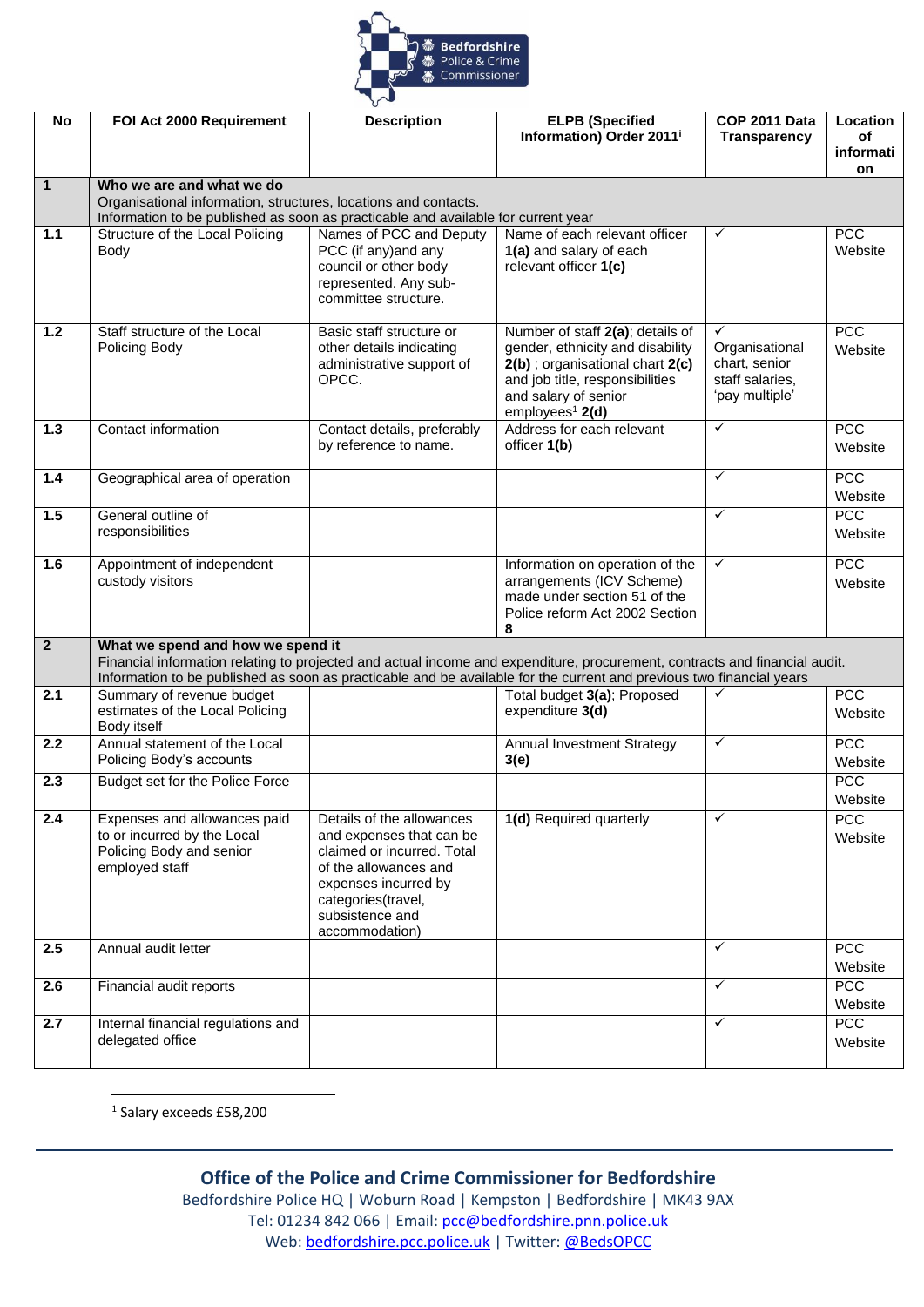

| No          | FOI Act 2000 Requirement                                                                                                                                                                                                                     | <b>Description</b> | <b>ELPB (Specified</b><br>Information) Order 2011 <sup>i</sup>                                                                                                                                                                                                | COP 2011 Data<br><b>Transparency</b> | Location<br>of<br>informati<br>on |
|-------------|----------------------------------------------------------------------------------------------------------------------------------------------------------------------------------------------------------------------------------------------|--------------------|---------------------------------------------------------------------------------------------------------------------------------------------------------------------------------------------------------------------------------------------------------------|--------------------------------------|-----------------------------------|
| 2.8         |                                                                                                                                                                                                                                              |                    | Precept issued 3(b) before<br>financial year to which it<br>relates                                                                                                                                                                                           | ✓                                    | PCC<br>Website                    |
| 2.9         |                                                                                                                                                                                                                                              |                    | Anticipated source of revenue<br>3(c) before financial year to<br>which it relates                                                                                                                                                                            | $\checkmark$                         | PCC<br>Website                    |
| 2.10        |                                                                                                                                                                                                                                              |                    | Each CDR grant made<br>including conditions, recipient,<br>purpose and reasons why<br>given 3(f) (monthly)                                                                                                                                                    | $\checkmark$                         | PCC<br>Website                    |
| 2.11        |                                                                                                                                                                                                                                              |                    | Each spend over £500<br>including recipient, purpose,<br>why good VFM (i) of the<br>Commissioner and (ii) of the<br>Chief Officer of Police 3(g)<br>(monthly)                                                                                                 | $\checkmark$                         | <b>PCC</b><br>Website             |
| 2.12        |                                                                                                                                                                                                                                              |                    | Identify premises or land<br>owned or occupied 4(a)                                                                                                                                                                                                           | $\checkmark$                         | <b>PCC</b><br>Website             |
| 2.13        |                                                                                                                                                                                                                                              |                    | Copy of each contract over<br>£10,000 (i) that the elected<br>body, or (ii) the chief officer of<br>the force maintained by the<br>body is or is to be party 4(b)                                                                                             | ✓                                    | PCC<br>Website                    |
| 2.14        |                                                                                                                                                                                                                                              |                    | Copy of each invitation to<br>tender expected to have a<br>value exceeding £10,000<br>issued by (i) the elected<br>policing body or (ii) the chief<br>officer 4(c)                                                                                            | ✓                                    | PCC<br>Website                    |
| 2.15        |                                                                                                                                                                                                                                              |                    | List of every contract with a<br>value not exceeding £10,000<br>to which (i) the elected policing<br>body or (ii) the chief officer is<br>or is to be party, including<br>value of contract, identity of<br>every other party and purpose<br>of contract.4(d) | $\checkmark$                         | PCC<br>Website                    |
| $\mathbf 3$ | What our priorities are and how we are doing<br>Strategies and plans, performance indicators, audits, inspections and reviews.<br>Information to be published as soon as practicable and be available for the current and previous two years |                    |                                                                                                                                                                                                                                                               |                                      |                                   |
| 3.1         | Strategic plan or local policing<br>objectives set for the Police<br>Force                                                                                                                                                                   |                    |                                                                                                                                                                                                                                                               | ✓                                    | <b>PCC</b><br>Website             |
| 3.2         | Reports presented to Local<br>Policing Body indicating service<br>provision, performance<br>assessments, operational<br>assessments                                                                                                          |                    |                                                                                                                                                                                                                                                               | $\checkmark$                         | <b>PCC</b><br>Website             |
| 3.3         | Reports by external inspectors                                                                                                                                                                                                               |                    |                                                                                                                                                                                                                                                               | ✓                                    | <b>PCC</b><br>Website             |
| 3.4         | Statistical information provided<br>to the Local Policing Body                                                                                                                                                                               |                    |                                                                                                                                                                                                                                                               | $\checkmark$                         | PCC<br>Website                    |

## **Office of the Police and Crime Commissioner for Bedfordshire**

Bedfordshire Police HQ | Woburn Road | Kempston | Bedfordshire | MK43 9AX Tel: 01234 842 066 | Email: [pcc@bedfordshire.pnn.police.uk](mailto:pcc@bedfordshire.pnn.police.uk) Web: [bedfordshire.pcc.police.uk](http://www.bedfordshire.pcc.police.uk/) | Twitter: [@BedsOPCC](https://twitter.com/BedsPCC)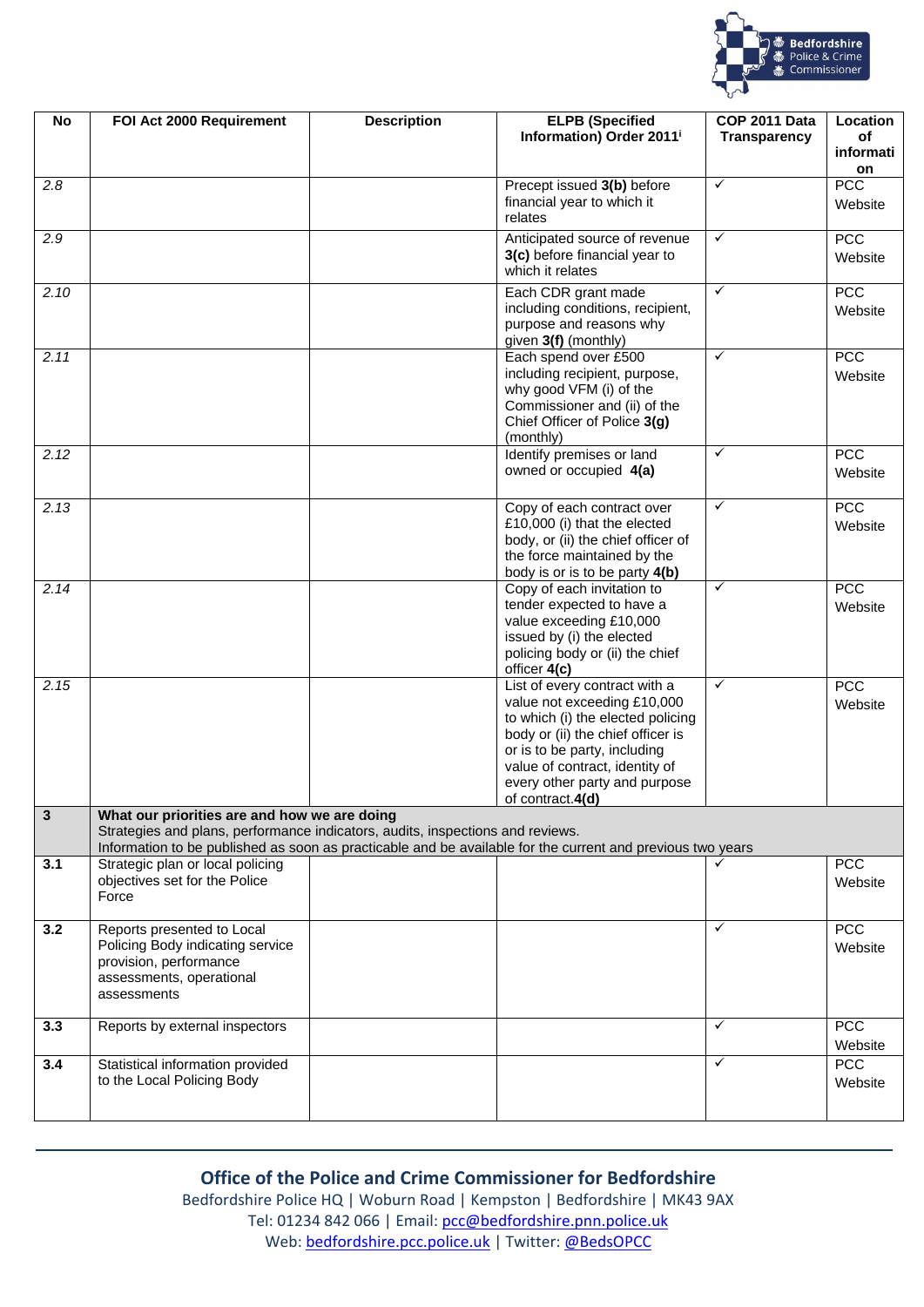

| <b>No</b>       | FOI Act 2000 Requirement                                                                                                                                                                     | <b>Description</b>                        | <b>ELPB</b> (Specified<br>Information) Order 2011 <sup>i</sup>   | COP 2011 Data<br><b>Transparency</b> | <b>Location</b><br>οf |
|-----------------|----------------------------------------------------------------------------------------------------------------------------------------------------------------------------------------------|-------------------------------------------|------------------------------------------------------------------|--------------------------------------|-----------------------|
|                 |                                                                                                                                                                                              |                                           |                                                                  |                                      | informati             |
| 3.5             |                                                                                                                                                                                              | Each year after end of                    | The number of complaints or                                      | $\checkmark$                         | on<br><b>PCC</b>      |
|                 |                                                                                                                                                                                              | financial year to which it                | conduct matters that have                                        |                                      | Website               |
|                 |                                                                                                                                                                                              | relates                                   | been brought to the attention                                    |                                      |                       |
|                 |                                                                                                                                                                                              |                                           | of a relevant office holder by<br>the police and crime panel     |                                      |                       |
|                 |                                                                                                                                                                                              |                                           | either referred to the                                           |                                      |                       |
|                 |                                                                                                                                                                                              |                                           | Independent Police                                               |                                      |                       |
|                 |                                                                                                                                                                                              |                                           | Complaints Commission, or<br>because they are being              |                                      |                       |
|                 |                                                                                                                                                                                              |                                           | subjected to informal                                            |                                      |                       |
|                 |                                                                                                                                                                                              |                                           | resolution by the panel 1(f)                                     |                                      |                       |
| 3.6             |                                                                                                                                                                                              |                                           | Arrangements (i) of how the<br>Force works to assist the         | ✓                                    | <b>PCC</b><br>Website |
|                 |                                                                                                                                                                                              |                                           | Commissioner to exercise the                                     |                                      |                       |
|                 |                                                                                                                                                                                              |                                           | Commissioner's functions (ii)                                    |                                      |                       |
|                 |                                                                                                                                                                                              |                                           | arrangements with local                                          |                                      |                       |
|                 |                                                                                                                                                                                              |                                           | authorities (administrative,<br>professional, technical) to      |                                      |                       |
|                 |                                                                                                                                                                                              |                                           | assist the Commissioner to                                       |                                      |                       |
|                 |                                                                                                                                                                                              |                                           | exercise the commissioner's                                      |                                      |                       |
|                 |                                                                                                                                                                                              |                                           | functions<br>2A (a) and (b)                                      |                                      |                       |
| 4               | How we make decisions                                                                                                                                                                        |                                           |                                                                  |                                      |                       |
|                 | Decision making processes and records of decisions.                                                                                                                                          |                                           |                                                                  |                                      |                       |
| 4.1             | Information to be published as soon as practicable and be available for the current and previous two years<br>Schedule of meetings open to                                                   |                                           | 5(a)                                                             | ✓                                    | PCC                   |
|                 | the public                                                                                                                                                                                   |                                           |                                                                  |                                      | Website               |
| 4.2             | Agendas and approved minutes                                                                                                                                                                 |                                           | 5(b)                                                             | ✓                                    | <b>PCC</b>            |
|                 | of the Local Policing Body and<br>sub-committees                                                                                                                                             |                                           | Also meetings, not public, but<br>where a matter of significant  |                                      | Website               |
|                 |                                                                                                                                                                                              |                                           | public interest is discussed                                     |                                      |                       |
|                 |                                                                                                                                                                                              |                                           | 5(c)                                                             |                                      |                       |
| 4.3             | Background papers for meetings<br>open to the public                                                                                                                                         |                                           |                                                                  | $\checkmark$                         | <b>PCC</b><br>Website |
| 4.4             | Facts and analyses of facts<br>used for decision making                                                                                                                                      |                                           |                                                                  | ✓                                    | <b>PCC</b><br>Website |
| 4.5             | Public consultations                                                                                                                                                                         |                                           |                                                                  | $\checkmark$                         | <b>PCC</b>            |
| 4.6             |                                                                                                                                                                                              |                                           | Record of each decision of                                       | ✓                                    | Website<br><b>PCC</b> |
|                 |                                                                                                                                                                                              |                                           | significant public interest 5(d)                                 |                                      | Website               |
| 4.7             |                                                                                                                                                                                              |                                           | Copy of any report from the<br>responsible office for a local    | $\checkmark$                         | <b>PCC</b>            |
|                 |                                                                                                                                                                                              |                                           | government area under sec                                        |                                      | Website               |
|                 |                                                                                                                                                                                              |                                           | 7(1) C&D Act 1998 Section 7                                      |                                      |                       |
| $5\phantom{.0}$ | Our policies and procedures                                                                                                                                                                  |                                           |                                                                  |                                      |                       |
|                 | Current written protocols, policies and procedures for delivering our services and responsibilities.<br>Information to be published as soon as practicable and be available for current year |                                           |                                                                  |                                      |                       |
| 5.1             | Policies and procedures for the<br>conduct of the office's business                                                                                                                          | Standing Orders,<br>delegated powers,     | Decision making process 6(b)<br>Qualifying disclosures (whistle- | $\checkmark$ constitution            | <b>PCC</b><br>Website |
|                 |                                                                                                                                                                                              | corporate governance,                     | blowing) 6(d)                                                    |                                      |                       |
|                 |                                                                                                                                                                                              | code of conduct,                          |                                                                  |                                      |                       |
|                 |                                                                                                                                                                                              | memoranda of<br>understanding and similar |                                                                  |                                      |                       |
|                 |                                                                                                                                                                                              | information.                              |                                                                  |                                      |                       |
|                 |                                                                                                                                                                                              |                                           |                                                                  |                                      |                       |

## **Office of the Police and Crime Commissioner for Bedfordshire**

Bedfordshire Police HQ | Woburn Road | Kempston | Bedfordshire | MK43 9AX Tel: 01234 842 066 | Email: [pcc@bedfordshire.pnn.police.uk](mailto:pcc@bedfordshire.pnn.police.uk) Web: [bedfordshire.pcc.police.uk](http://www.bedfordshire.pcc.police.uk/) | Twitter: [@BedsOPCC](https://twitter.com/BedsPCC)